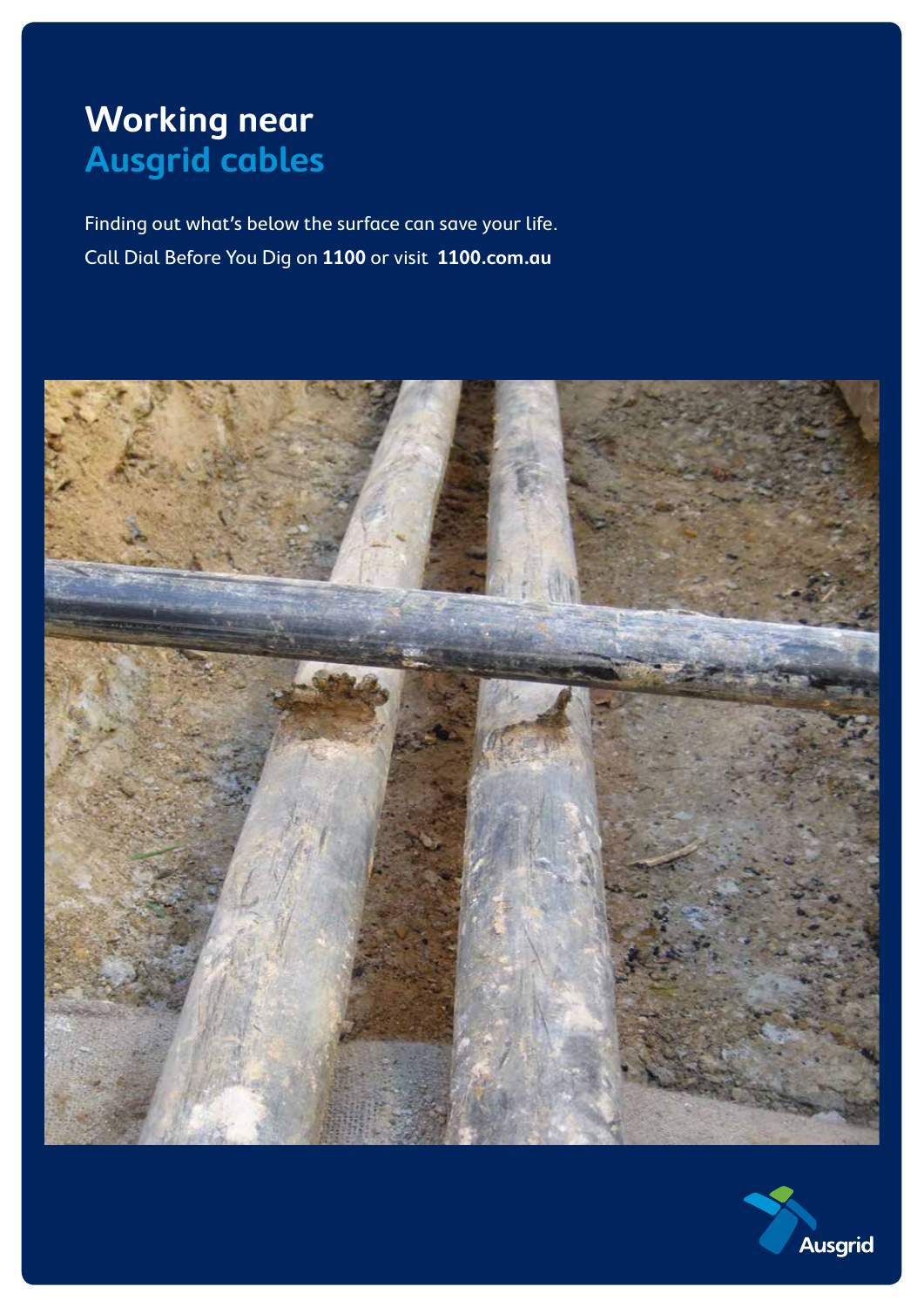#### **Changes in the Law.**

NSW legislation now requires people who are planning to do excavation work to obtain copies of underground electricity cable plans through Dial Before you Dig (Phone 1100) and to make sure that the plans are no more than 30 days old when excavation commences.

The aim of the legislation is to ensure that when workers dig near electricity cables, they will establish the exact location of the cables and thus avoid coming into contact with them or damaging them. This will ensure worker safety and also prevent disruption to Ausgrid's electricity network.

This brochure gives you a brief overview of how to prepare for excavation works near or around electricity cables. It is important that you also consult our guide How to Read Ausgrid Plans and make sure that workers engaged in excavation works fully understand how to read the plan. If the people actually doing the digging can't read the plans, it is essential that the work is directed by a person who has been trained to read Ausgrid's plans.

You must also consult Ausgrid's Network Standard NS156, which contains comprehensive information concerning all the issues that arise when excavating near underground cables (such as safety hazards from asbestos conduits and organochlorine pesticides).

#### **Excavating near transmission cables.**

If any cable plan you receive says "You are working near transmission cables" it is compulsory to notify Ausgrid two weeks before work is scheduled to begin. Ausgrid will then arrange for an Ausgrid representative to attend the site during excavation work.

**Phone the Ausgrid Transmission enquiries line on (02) 4951 9200 to arrange for an Ausgrid representative in your region.**

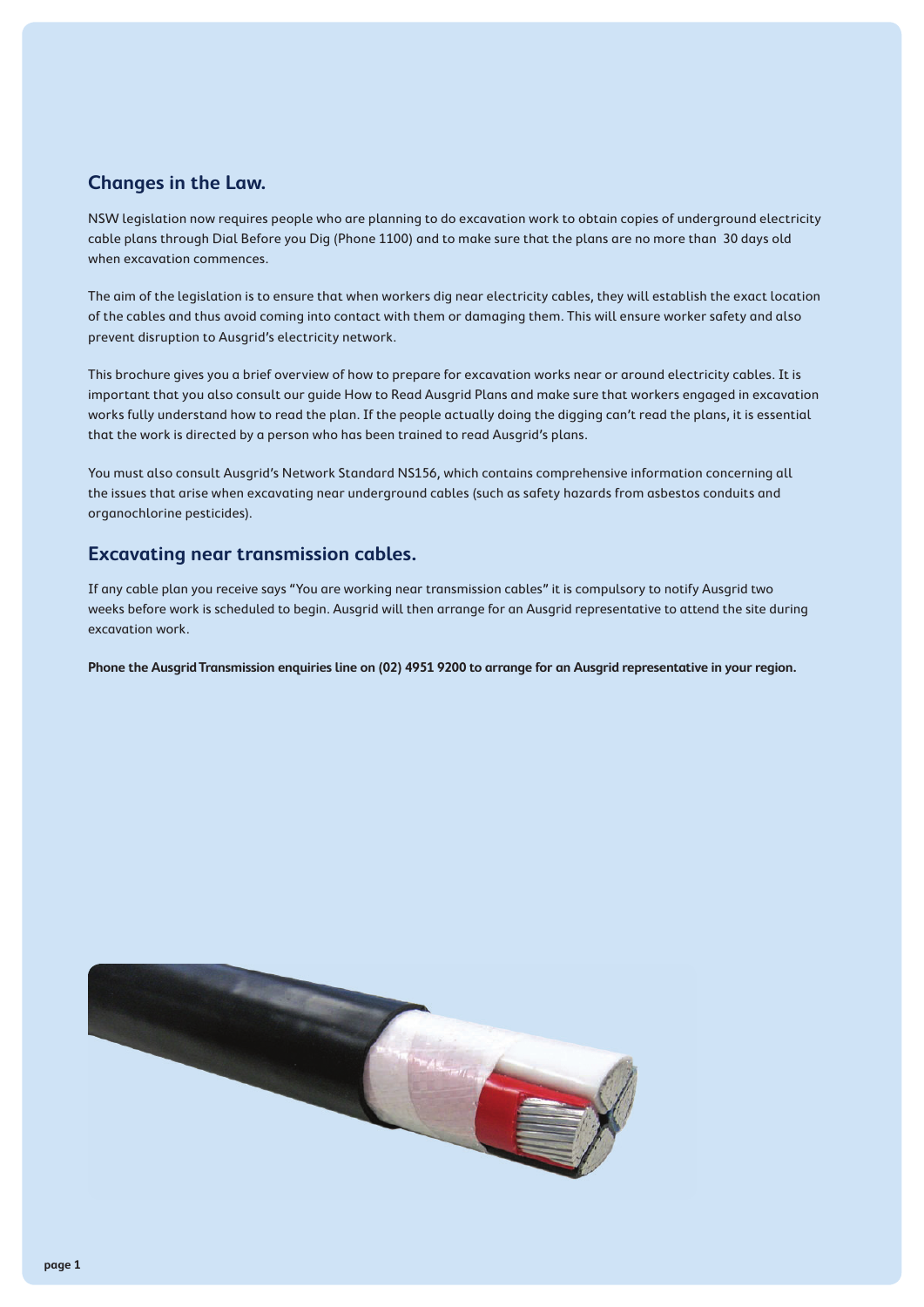#### **Be prepared. Wise words for safety at work.**

Here are some simple precautions you and your workers need to follow in order to be as safe as possible.

- Make sure that your Dial Before You Dig (DBYD) plan is less than 30 days old
- Keep a copy of the cable plan on site at all times
- Make sure the excavation work is conducted or directed by staff who are trained to read the plan
- Hand dig until the exact location of the cable has been established
- Have on site at all times a first aid kit and a person trained in resuscitation
- Wear protective clothing, including safety footwear and safety helmet
- Have emergency contact numbers on site
- Set up safety barriers, witches hats and warning lights to reduce the risk of injury to the general public
- Comply with all SafeWork NSW requirements and codes.

#### See also:

- **• SafeWork NSW Guidelines: Work Near Underground Assets**
- **• SafeWork NSW Code of Practice: Excavation Work**
- **• SafeWork NSW Code of Practice: Work Near Overhead Powerlines (if applicable).**

#### **Before you start. Complete the checklist. Stop and look around.**

Before you start excavating, consult the flow chart and fill in the checklist at the end of this brochure.

Then, be sure to look for clues where cables might be located on the site: for example pits, distribution pillars (green and other colours), cables attached to the side of poles, street lights without overhead wires.

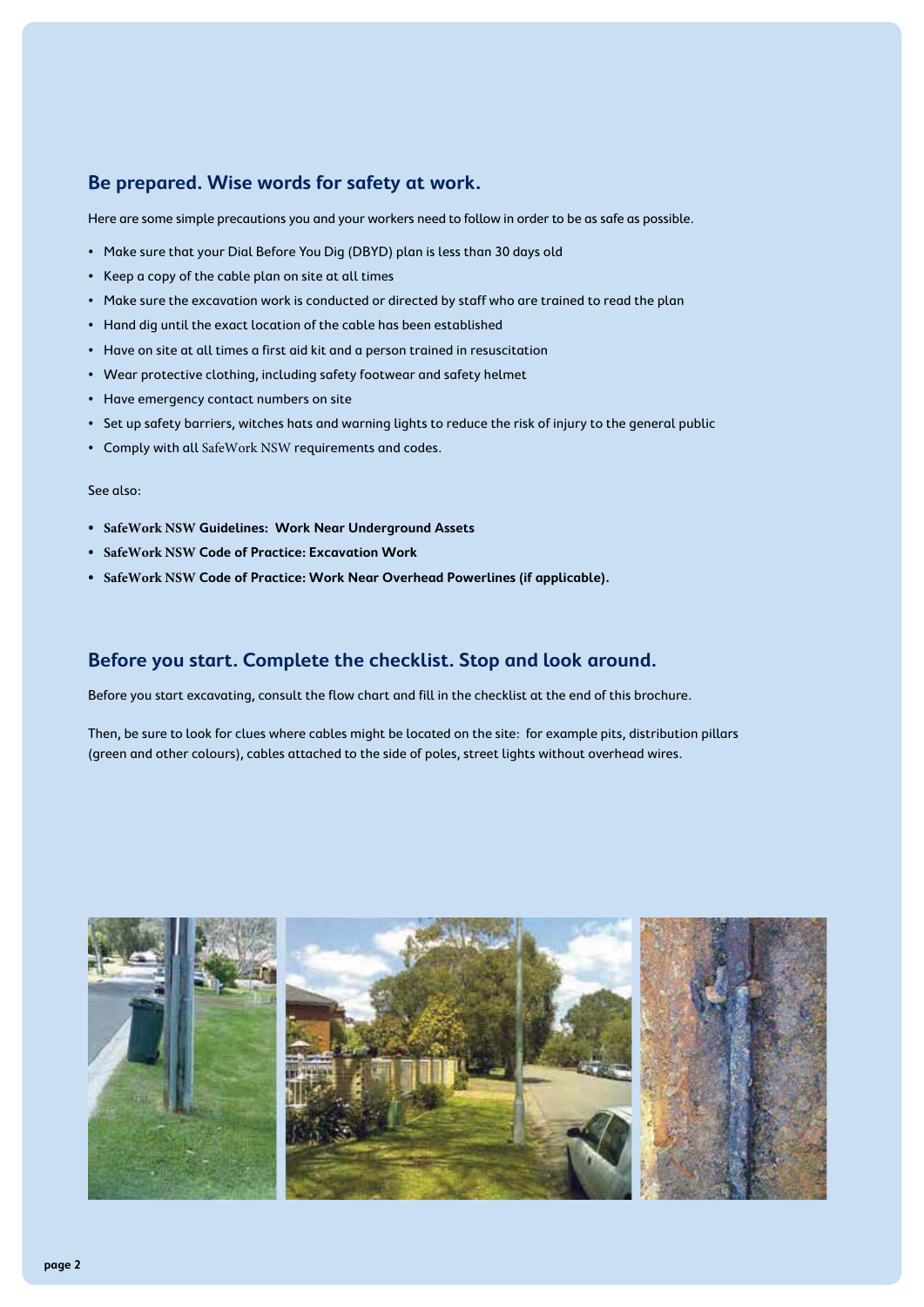#### **Do all power cables look the same?**

No. Power cables come in different sizes, colours and coverings. They may be covered in black plastic sheath, steel wires in a sticky bitument like material, or even a simple lead or steel wire/tape sheath.

#### **What else should I look for below ground level?**

Cables may also be buried in orange PVC or PE conduits or even in earthenware or steel pipes. A bank of cables may be covered with electrical bricks, plastic warning markers or protective covers, or they may not be covered at all. If they have been buried close to the surface, they may be covered by concrete slabs or steel plates.

#### **When in doubt, ask Ausgrid.**

If you have any questions about excavating near Ausgrid cables, read **NS156** (available at ausgrid.com.au). **For further information call 13 13 65**.

#### **You've taken every precaution but accidents still happen. What now?**

If you damage an electricity cable, it is compulsory to notify Ausgrid on **13 13 88**.

Striking power cables can cause serious damage to the cables and endanger the lives of anyone who comes in contact with them. Machinery and hand operated plant such as jack hammers can become alive if it is in contact with electrical cables or equipment. Keep people well away from machinery and the work site if contact is made with a cable.

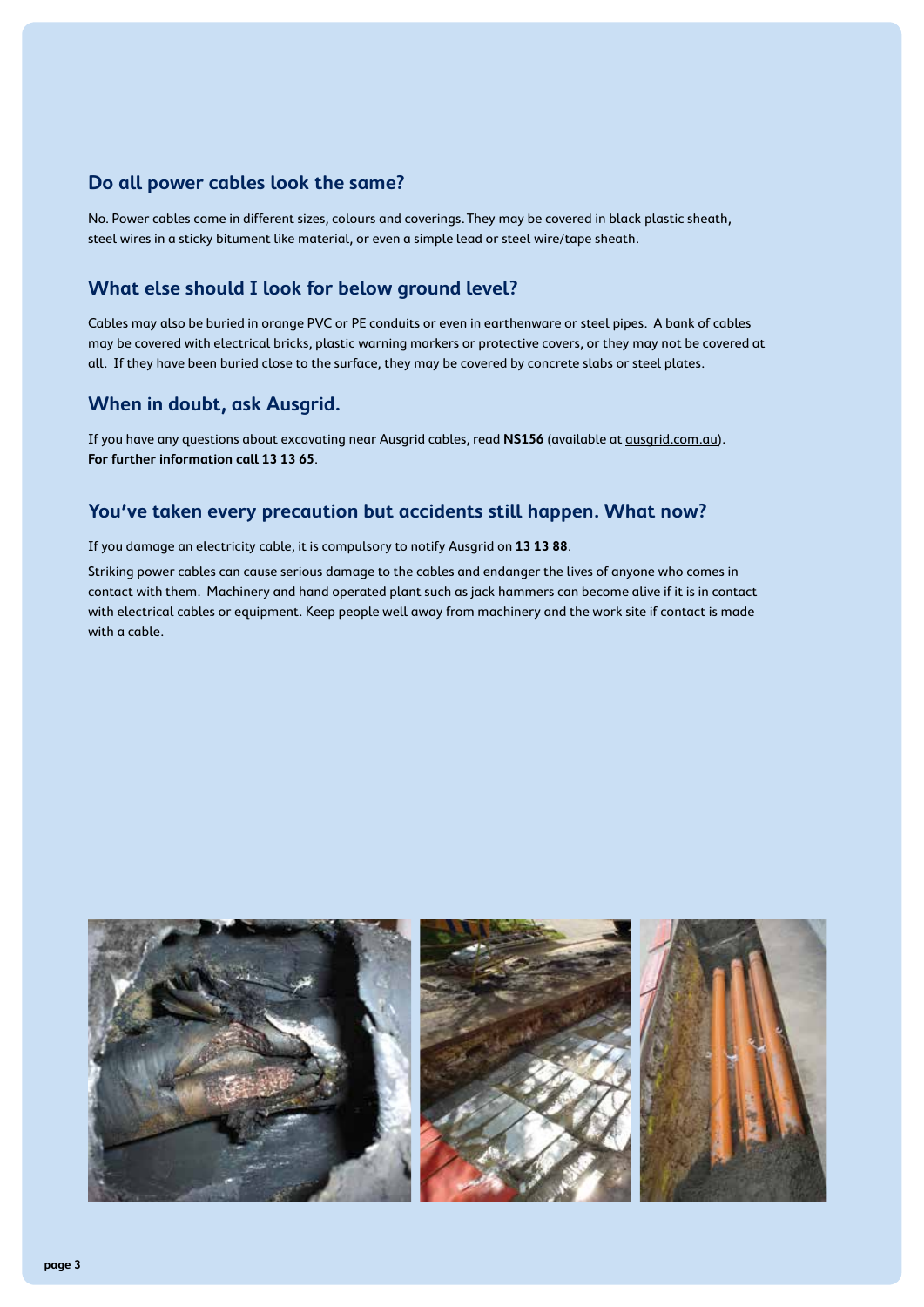#### **Flow Chart for work near Ausgrid Cables**